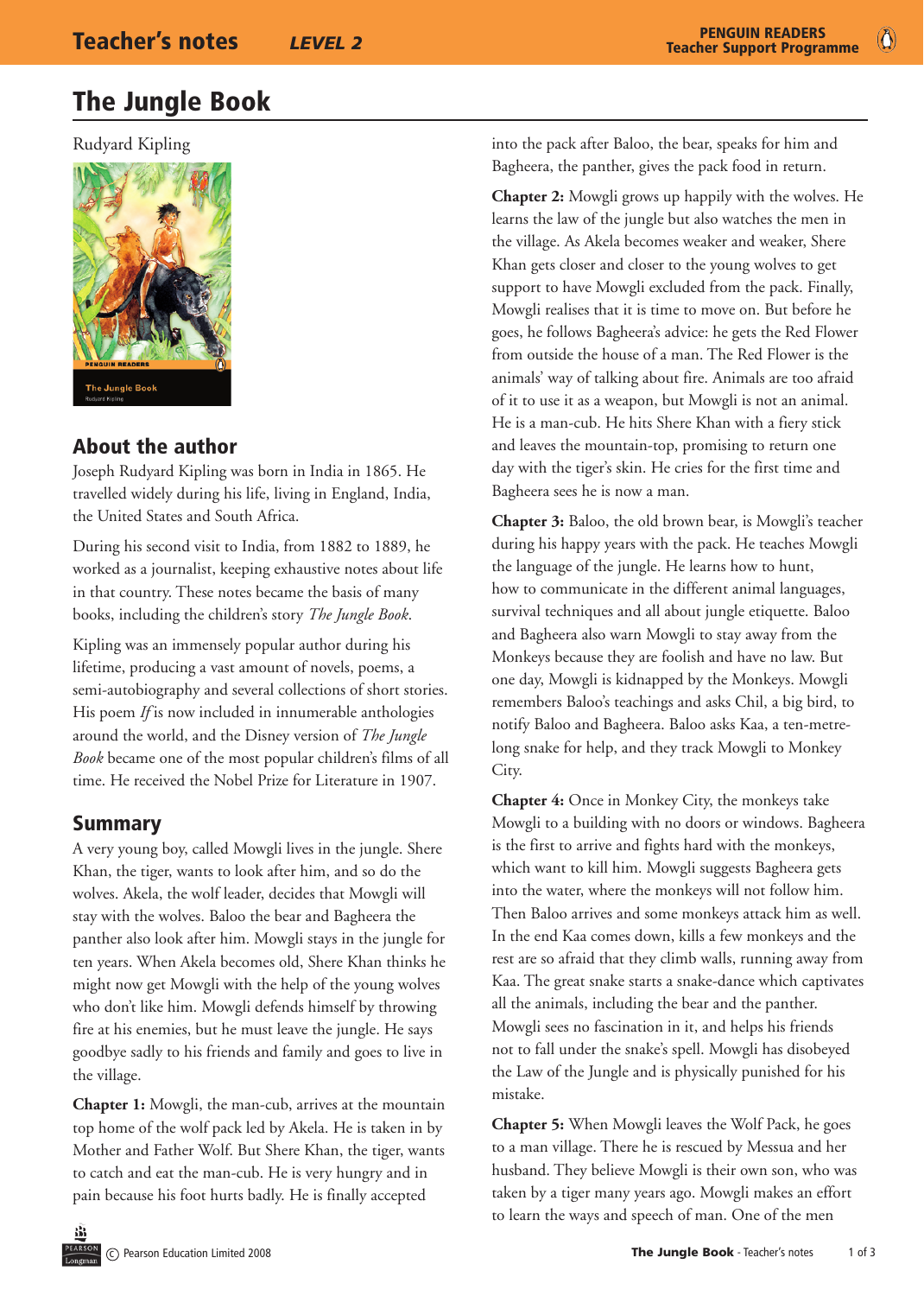$\bullet$ 

# The Jungle Book

in the village thinks Mowgli must work, so he is given the menial task of herding the cattle. One day, when he is looking after the animals, Mowgli hears from Grey Brother (one of his wolf cub step-brothers) that Shere Khan still wants to kill and eat him. Mowgli still wants to take the tiger's skin back to the mountain-top. So, when Mowgli hears that Shere Khan has come back, he plans an ambush: he divides the cattle up into two groups. Akela takes the bulls to one end of the dry river and Grey Brother takes charge of the other cattle on the opposite end.

**Chapter 6:** Mowgli taunts Shere Khan and traps him in the middle of the river. Mowgli charges the cattle to stampede, and Shere Khan is trampled to death. When Mowgli is skinning the tiger, Buldeo comes and tries to take the tiger skin for himself. He can make good money by selling it. But Mowgli and Akela scare Buldeo away. Buldeo tells the villagers that Mowgli is not a boy and that he has strange conversations with the wolves. The villagers stop Mowgli from returning to the village. Now he is not welcome anywhere. He is too much a man for the wolves and too much a wolf for the men. However, he fulfils his promise and drags the tiger skin up to the mountain cave. He is welcomed back by his friends Bagheera and Akela and a small group of cubs who will hunt with him in the future.

### The Original Text

*The Jungle Book* was originally written by Rudyard Kipling (1865–1936) and it is his most well-known story. It was published in 1894, and its sequel *The Second Jungle Book* came a year later in Vermont. Like *Just So Stories* (1902) it portrays the natural world and especially its creatures, and is entertaining to adult and child alike. The simplicity of the concept and the lack of didactic moral overtones have made *The Jungle Book* a lasting influence on the young.

#### The film

To many, *The Jungle Book* is the 1967 Disney film. It is a very jolly fairy tale version of the story, with no idea about the struggle for life that happens in real jungles.

#### Background and themes

At first sight, *The Jungle Book* appears to be a 'rites of passage' story, about a rather unusual boy growing up with wolves in the jungle. The myth of the wolf boy is an abiding one, dating back at least to the legend of the founding of Rome, with the twins Romulus and Remus supposedly suckled by a wolf. Perhaps Kipling picked up such a story in India, or perhaps he had heard of the 'wild boy of Aveyron', an eleven-year-old child who had been found running naked and wild in a forest in France.

As the story unfolds, we realise that Kipling is conveying a deeper message. Mowgli, the man-cub, is driven out of the pack of wolves that brought him up because he is too much like a man, and then driven out of the man village, because he is too much like a wolf. Ironically, Kipling has sometimes been accused of racism, perhaps because his stories are now viewed from a modern perspective. But in fact *The Jungle Book* can be seen as anti-racist and a powerful plea for social acceptance of differences.

# Discussion activities

#### Before reading

- **1 Discuss:** Ask students if any of them have seen the film of *The Jungle Book.* If the answer is yes, can they remember any of the scenes?
- **2** If none of the students have seen the film, ask them to look at the picture in the introduction. Divide them into small groups and have them choose an animal. They describe its looks and its routines for the rest to guess. Then they can compare two or three animals.

#### Chapters 1–2 Before reading

**3 Research:** Have students find out in which countries we find jungle environments. Ask the students to work in groups and to describe a jungle. Have them discuss which other kinds of animals they can find in the jungle apart from those in *The Jungle Book.* Refer them to the pictures in the book and to page vi.

#### While reading

- **4 Role play:** Ask students to work in pairs to role play a conversation between Shere Khan, the tiger, and Akela, the leader of the Pack. Shere Khan tries to persuade Akela to give him the man-cub and Akela refuses.
- **5 Role play:** Divide the students into pairs and have them imagine they are another animal that wants to speak for the man-cub. They prepare and say their speech to the Pack. (page 6)
- **6 Discuss:** Akela says '*We did the right thing*.' Have a class discussion to decide if keeping the man-cub in the Pack was the right thing to do. (page 8)
- **7 Guess:** Encourage students to guess what happened to Akela, and how things will change in the jungle now. (page 10)
- **8 Check:** They check their answers to the prediction above. Was anyone right? (page 11)